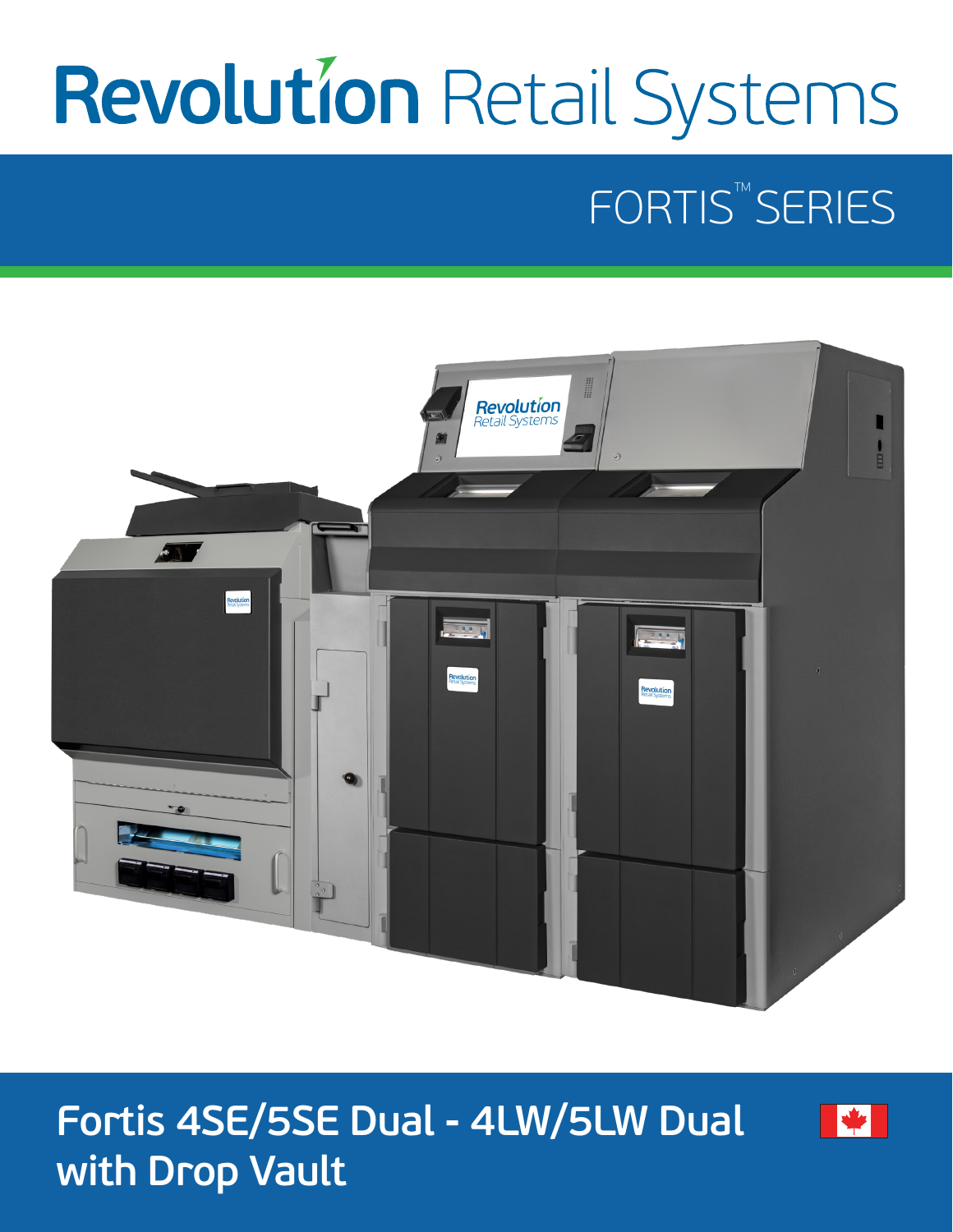# FORTIS<sup>™</sup>SERIES



#### HARDWARE FEATURES:

- Closed Loop Architecture of Notes and Coins; No Manual Intervention Required
- Continuous 24/7 Monitoring
- Audit Cassette Allowing Automatic Internal Validation of Any Recycling Cassette
- Lockable Large-Capacity Deposit Cassette Accepting Up to 7,200 Notes
- "Fitness Sort" on Recycled Notes
- Two Roll Storages with Capacity Up to 250 Notes Each to Hold Escrow and Rejected Notes, Respectively
- Pocket Note Acceptor Handles Large Bundles of Notes (Up to 250 Notes)
- Flexible Note Orientation (No Need to Separate or Face Notes)
- Scalable Cluster Format Up to Two (2) Note Recyclers in Dual Configurations
- Coin Discrimination (*i.e.* Counterfeit Coin Rejection)
- Dispenses Coins Directly into Till Tray Fortis 4SE & 5SE
- Dispenses Coins Directly into Till Drawer Fortis 4LW & 5LW
- Coin Cup LEDs (Notification if Change is Left in Cups)
- Integrated Printer
- Optional Integrated Biometrics (Fingerprint Reader)
- Optional Integrated Barcode Scanner for Till Check In/Out
- Optional Integrated Drop/Storage Vault
- Uninterruptible Power Supply

#### ACCESS/CONTROL:

- Drops Can be Made via a Drop Chute
- The Drop Vault is Controlled by Biometric Access
- Till Drawers, Packages, or Drops Can be Tracked by Barcode Scanner in Conjunction with RRS Fortis Series



Fortis 4SE/5SE Dual with Drop Vault Fortis 43LW/5LW Dual with Drop Vault

#### SOFTWARE FEATURES:

- PCI Compliant
- REACHTM Remote Monitoring and Management
- Real Time Cash/Coin Level Monitoring
- Reporting Standard or Custom
- Lane and/or Clerk Accountability
- Tills and Drop Bags Automatically Traced to a Specific User by Utilizing Bar-Coding
- Multiple Tills per Register/Lane
- Configurable User Permission Levels for Equipment Access
- Multiple User Authentication Schemes (Log-in and PIN, or Biometrics)
- Automatic Prompting of Periodic Password Changes
- Customized Programming of ID Cards
- Track Monies Outside of Unit with External Vault Fund Function
- Guided Deposit Preparation: Automatically Calculates and Moves Deposit to Courier Cassette
- Automatic End of Day Reporting
- Courier Specific Log-In Menu
- Video Troubleshooting Tips
- Video Guidance for System Operation

#### DROP VAULT:

- Height: 43.8"
- Width: 7.79"
- Weight: 225 lbs.
- Available Volume: 1.83 Cubic Feet

#### FEATURE CAPABILITY:

- Ability to Integrate with POS System
- Same Day Credit on Deposit (Provisional Credit)

### **Revolution Retail Systems**

Revolution Retail Systems LLC | 1400 Valwood Parkway, Suite 100 | Carrollton, TX 75006 | Tel: 469.317.2910 | 855.616.3827 | Fax: 469.364.3856 © January 2022 Revolution Retail Systems LLC | www.rrs360.com | Email: revolutionsales@rrs360.com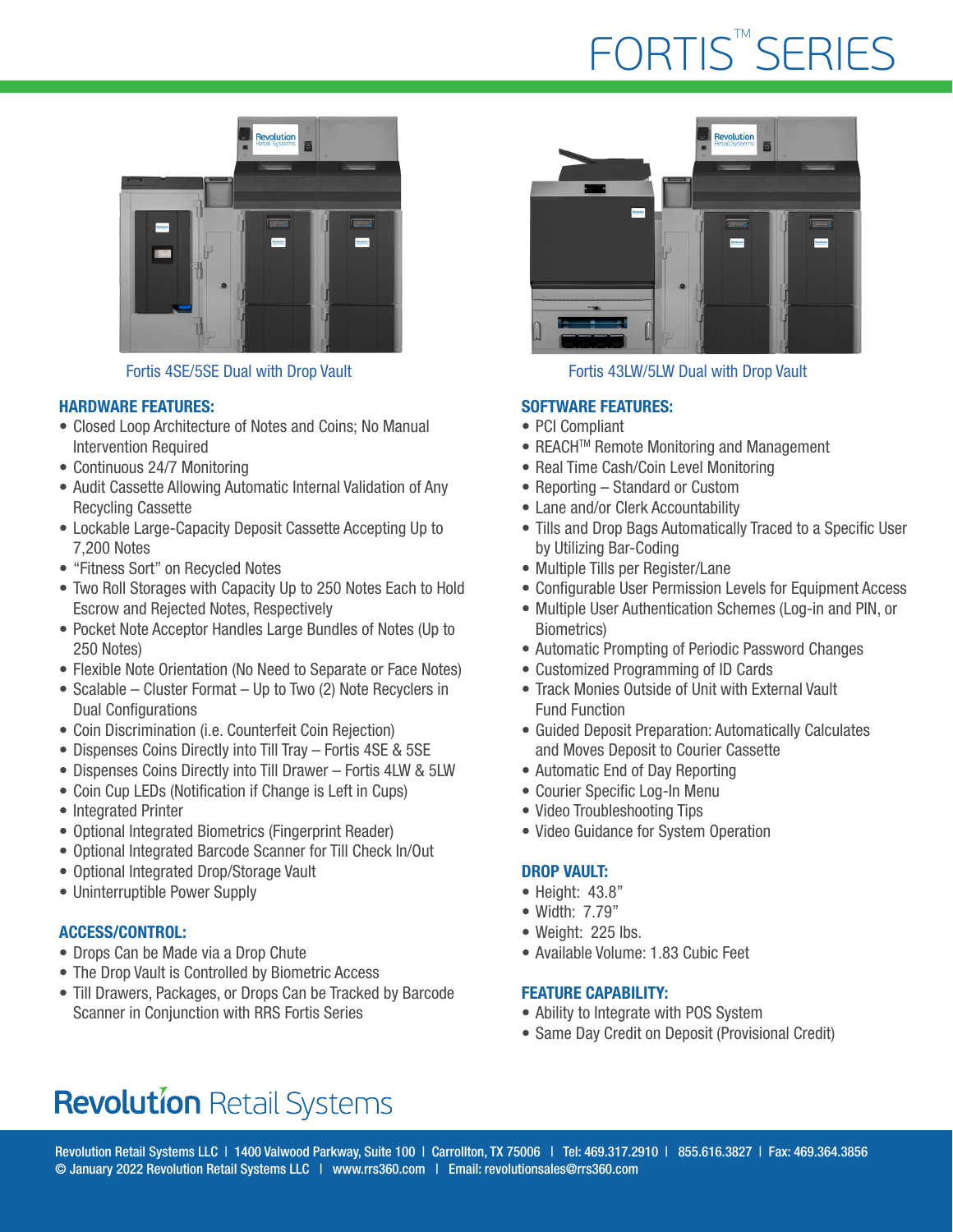# FORTIS<sup>™</sup>SERIES

#### **SPECIFICATIONS**

| Physical Characteristics (nominal):        | <b>Fortis 4SE Dual</b> | <b>Fortis 4LW Dual</b> | <b>Fortis 5SE Dual</b> | <b>Fortis 5LW Dual</b> |
|--------------------------------------------|------------------------|------------------------|------------------------|------------------------|
| Height                                     | 60.24"                 | 60.24"                 | 60.24"                 | 60.24"                 |
|                                            | $(1,530.07$ mm)        | $(1,530.07$ mm)        | $(1,530.07$ mm)        | $(1,530.07$ mm)        |
| Width                                      | 69.00"                 | 79.64"                 | 69.00"                 | 79.64"                 |
|                                            | $(1,752.65$ mm)        | $(2,022.76$ mm)        | $(1,752.65$ mm)        | $(2,022.76$ mm)        |
| Depth (install depth)                      | 39.57"                 | 39.57"                 | 39.57"                 | 39.57"                 |
|                                            | $(1,005.00$ mm)        | $(1,005.00$ mm)        | $(1,005.00$ mm)        | $(1,005.00$ mm)        |
| Weight (empty)                             | 3,700 lbs              | 3,800 lbs              | 3,700 lbs              | 3,800 lbs              |
|                                            | $(1,678$ kg)           | $(1,724$ kg)           | $(1,678$ kg)           | $(1,724$ kg)           |
| <b>Device Configuration:</b>               |                        |                        |                        |                        |
| Number of Recycle Cassettes                | 8                      | 8                      | 6                      | 6                      |
| Number of Small Recycle Cassettes          | 0                      | 0                      | 4                      | 4                      |
| Number of Deposit Cassettes                | $\overline{2}$         | $\overline{2}$         | $\overline{2}$         | $\overline{2}$         |
| Number of Audit Cassettes                  | 1                      | 1                      | 1                      | 1                      |
| Notes:                                     |                        |                        |                        |                        |
| Capacity per Cassette (approximate):       |                        |                        |                        |                        |
| <b>Recycle Cassette</b>                    | 3,000 notes            | 3,000 notes            | 3,000 notes            | 2,700 notes            |
| <b>Small Cassette</b>                      | 800 notes              | 800 notes              | 800 notes              | 800 notes              |
| <b>Deposit Cassette</b>                    | 7,200 notes            | 7,200 notes            | 7,200 notes            | 7,200 notes            |
| Roll Storages (total)                      | 500 notes              | 500 notes              | 500 notes              | 500 notes              |
| <b>Total Capacity of Notes</b>             | 38,400 notes           | 38,400 notes           | 35,600 notes           | 35,600 notes           |
| Processing Speed In or Out (max)           | 10 notes/sec           | 10 notes/sec           | 10 notes/sec           | 10 notes/sec           |
| Recycling Capability (max)                 | (8) denominations      | (8) denominations      | (10) denominations     | (10) denominations     |
| Coin:                                      |                        |                        |                        |                        |
| Number of Recycle Modules                  | 4                      | 4                      | $\overline{4}$         | $\overline{4}$         |
| <b>Capacity by Denomination (maximum):</b> |                        |                        |                        |                        |
| • Nickels                                  | 3,000                  | 6,500                  | 3,000                  | 6,500                  |
| • Dimes                                    | 6,200                  | 15,000                 | 6,200                  | 15,000                 |
| • Quarters                                 | 2,700                  | 5,800                  | 2,700                  | 5,800                  |
| • Loonies                                  | 1,800                  | 2,050                  | 1,800                  | 2,050                  |
| • Toonies                                  | 1,700                  | 1,900                  | 1,700                  | 1,900                  |
| • Sorted Overflow                          | $---$                  | 15,000                 | $- - -$                | 15,000                 |
| <b>Total Coin Capacity</b>                 | 15,400                 | 46,250                 | 15,400                 | 46,250                 |
| Coin Processing Speed In (up to)           | 700 coin/min           | 3,000 coin/min         | 700 coin/min           | 3,000 coin/min         |
| Coin processing Speed Out (up to)          | 16 coin/sec            | 32 coin/sec            | 16 coin/sec            | 32 coin/sec            |
| Accepts Up To                              | (6) denominations      | (6) denominations      | (6) denominations      | (6) denominations      |
| Recycle Up To                              | (4) denominations      | (4) denominations      | (4) denominations      | (4) denominations      |

### **Revolution Retail Systems**

Revolution Retail Systems LLC | 1400 Valwood Parkway, Suite 100 | Carrollton, TX 75006 | Tel: 469.317.2910 | 855.616.3827 | Fax: 469.364.3856 © January 2022 Revolution Retail Systems LLC | www.rrs360.com | Email: revolutionsales@rrs360.com